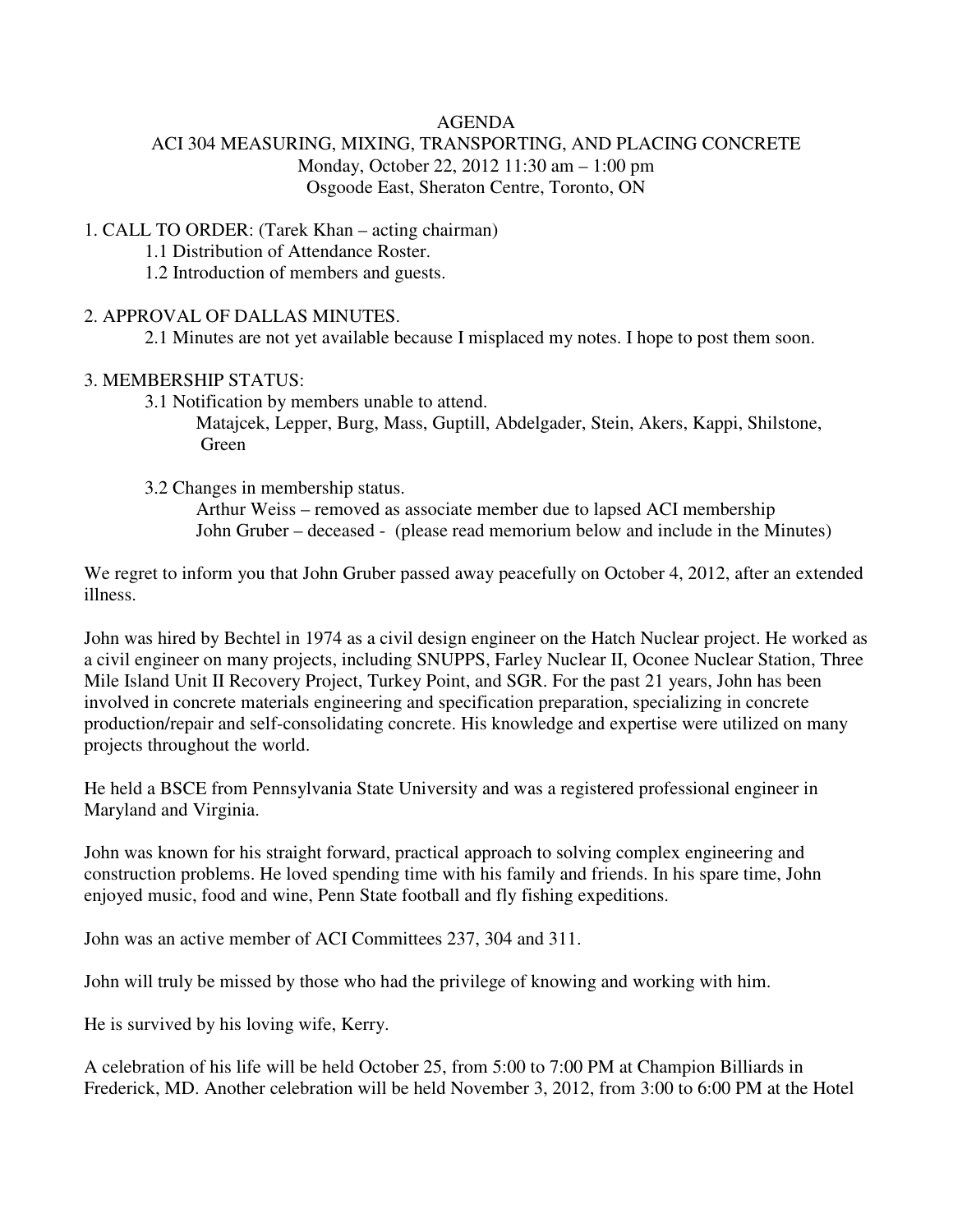George, in Washington D.C.. All friends who wish to meet with Kerry and others to discuss and celebrate fond remembrances of John's life and work are welcome.

In lieu of flowers, contributions may be made to the Community Hospice/Washington Home of Washington, D.C.; the Atlantic Salmon Federation; Maine Coon Rescue; or Penn State College of Engineering Fund.

Best Regards, Javeed Munshi Principal Engineer Bechtel Power Corporation 5275 Westview Drive Frederick, MD 21703 - 8306 Ph: (301) 228 8281 Fax: (301) 682 6785

MOTION: ACI Committee 304 recognizes John Gruber's commitment to the concrete industry and his efforts on the part of this Committee. The Committee offers its condolences to Mr. Gruber's family, friends and colleagues.

#### 4. SUBCOMMITTEE REPORTS:

4.1 ACI 304R-00: Guide for Measuring, Mixing, Transporting, and Placing Concrete.

**Chair – BJ Eckholt & Dave Burg** (not attending)

The document has been converted to Microsoft Word format and provided to Dave Burg.

 4.2 ACI 304.1R-92: Guide for the Use of Preplaced Aggregate Concrete for Structural and Mass Concrete Applications. (Reapproved 2005)

#### - **Chair – Brian Green**

 4.3 ACI 304.2R-96(reapproved 2008): Placing Concrete by Pumping Methods. -**Chair- Jim Bury** 

 4.4 ACI 304.3R-96: Heavyweight Concrete: Measuring, Mixing, Transporting and Placing. (Reapproved 2004)

#### - **Chair – Jim Pierce & Dan Green**

Doug Peters of Christman Constructors will have comments and questions.

4.5 ACI 304.4R-95(reapproved 2009): Placing Concrete with Belt Conveyors**.** 

 **- Chair – Larry Lepper** (not attending) a sub-committee has been formed to work on the document this winter

 4.6 ACI 304-6R-09: Guide for the Use of Volumetric-Measuring and Continuous-Mixing Concrete Equipment.

-**Chair** – **Larry Lepper** (not attending) document is current